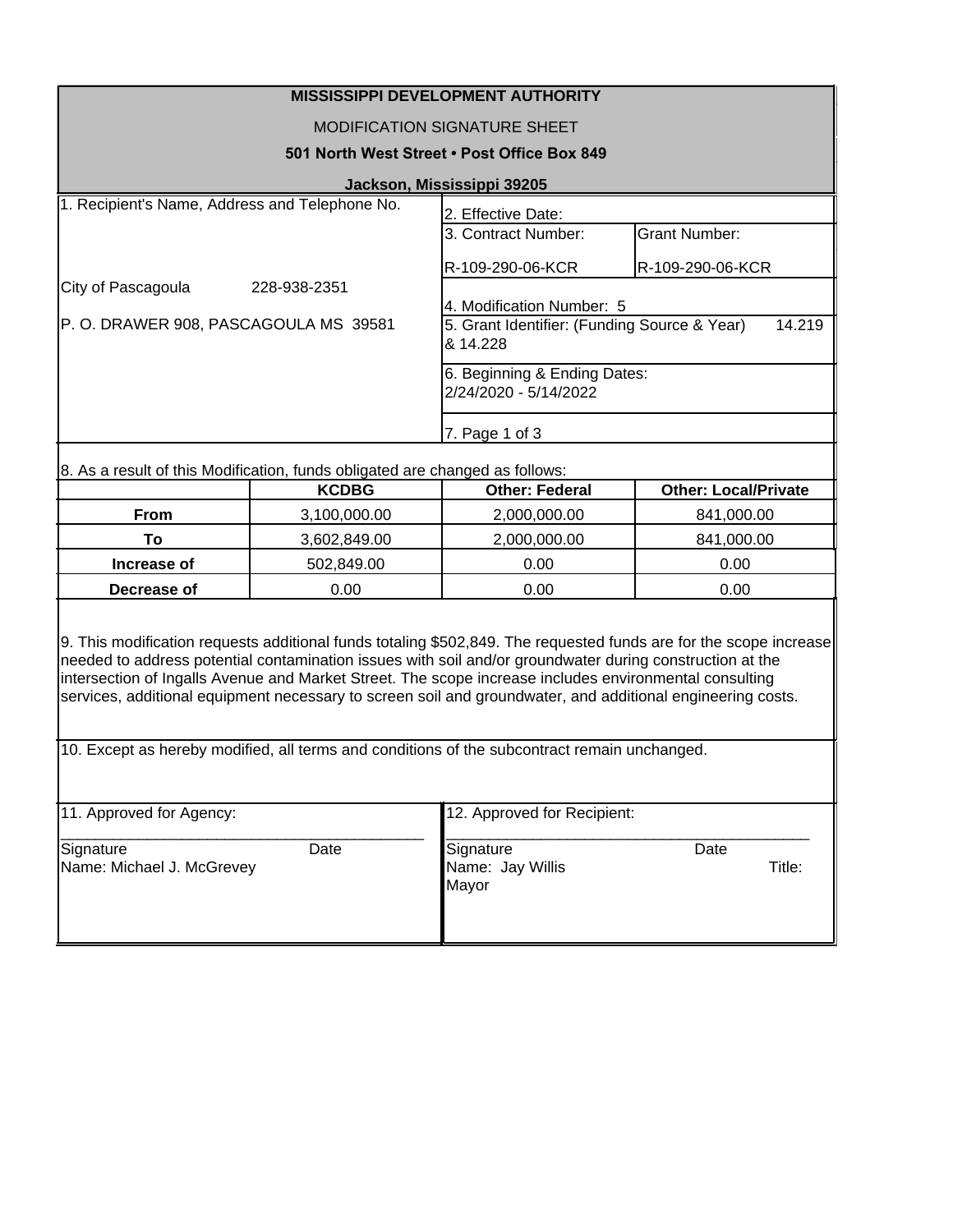## **MDA DRD BUDGET MODIFICATION WORKSHEET**

| <b>Recipient:</b>                             | <b>City of Pascagoula</b> | <b>Contract Number:</b> | R-109-290-06-KCR |  |  |  |  |
|-----------------------------------------------|---------------------------|-------------------------|------------------|--|--|--|--|
| Note: List CDBG Funds where changes are made. |                           |                         |                  |  |  |  |  |
| <b>Activity</b>                               | <b>Current Budget</b>     | <b>Proposed Budget</b>  | Change (+/-)     |  |  |  |  |
| Arch/Engineering                              | 293,242.00                | 320,544.47              | 27,302.47        |  |  |  |  |
| Drainage/Flood                                | 326,000.00                | 326,000.00              | 0.00             |  |  |  |  |
| Street & Road Imp                             | 1,688,325.00              | 2,163,871.53            | 475,546.53       |  |  |  |  |
| Sewer & Water Lines                           | 582,000.00                | 582,000.00              | 0.00             |  |  |  |  |
| Lighting/Utility                              | 183,000.00                | 183,000.00              | 0.00             |  |  |  |  |
| Contingency                                   | 27,433.00                 | 27,433.00               | 0.00             |  |  |  |  |
|                                               | 0.00                      | 0.00                    | 0.00             |  |  |  |  |
|                                               | 0.00                      | 0.00                    | 0.00             |  |  |  |  |
|                                               | 0.00                      | 0.00                    | 0.00             |  |  |  |  |
|                                               | 0.00                      | 0.00                    | 0.00             |  |  |  |  |
|                                               | <b>Total</b>              | <b>Total</b>            | <b>Total</b>     |  |  |  |  |
|                                               | 3,100,000.00              | 3,602,849.00            | 502,849.00       |  |  |  |  |